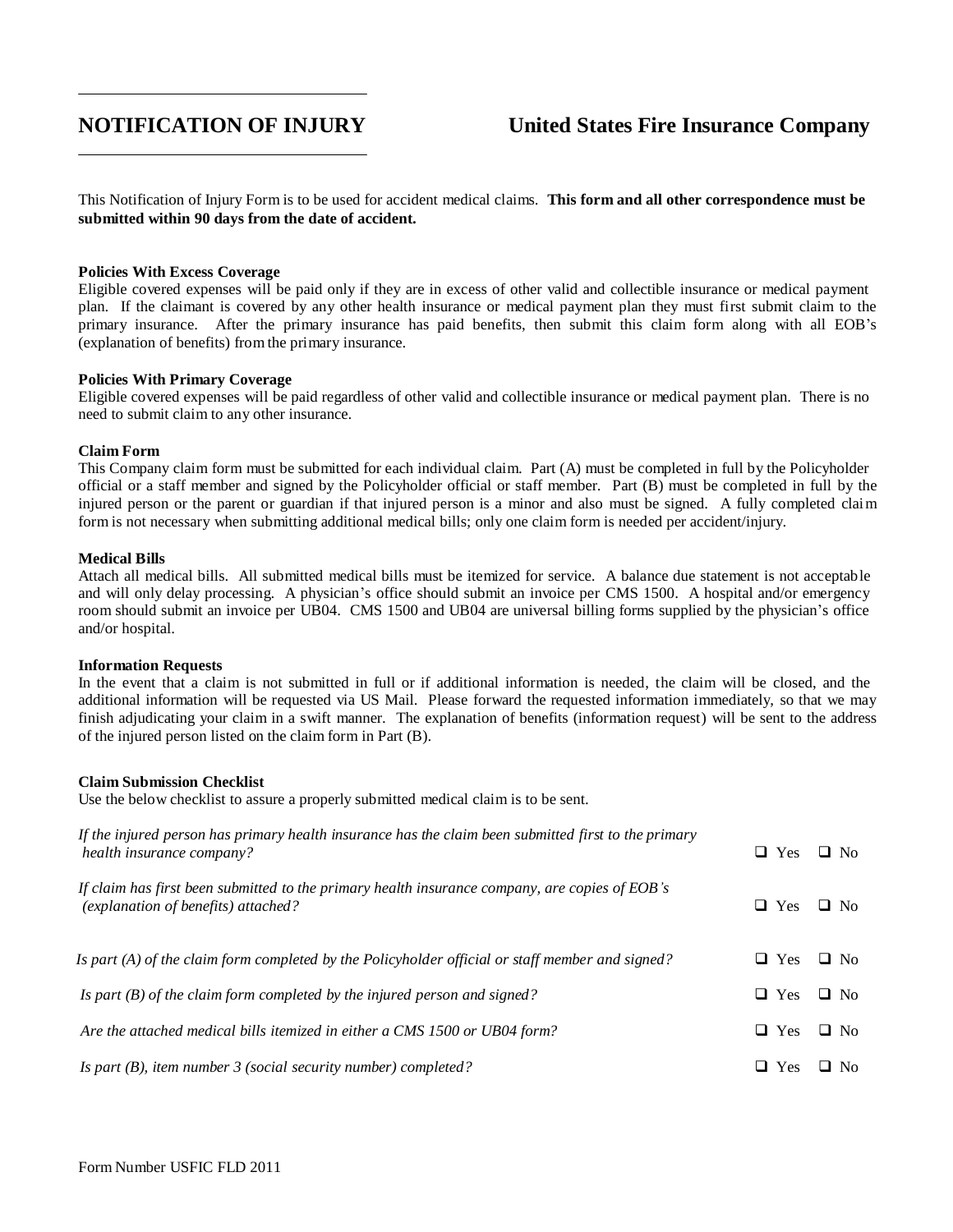#### **Mailing The Claim**

When completed in full, mail the attached completed claim form, itemized medical bills and copies of EOB's (explanation of benefits for use if coverage is excess) to:

The Loomis Company P.O. Box 14162 Reading, PA. 19612-4162

If you should have any questions, or if a physician's office or hospital needs to confirm benefits before a medical procedure, please contact the claims office at (866) 915-6618.

Documents may also be faxed to the claims office at (610) 370-6767. Please do not fax full medical claims, as often times medical bills are illegible when faxed. For emailing documents, please email [suppacc@loomisco.com](mailto:suppacc@loomisco.com)

### **PLEASE NOTE: Claims Must Be Submitted Within 90 Days Of The Date Of Accident.**

## **NOTICE**

**Fraud Warning:** Any person who, with the intent to defraud or knowingly facilitates a fraud against an insurer, submits an application or files a claim containing a false or deceptive statement, or conceals information for the purpose of misleading may be guilty of insurance fraud and subject to criminal and/or civil penalties.

| PART A - This PART MUST be completed, dated and signed by an official or the Organization.                                             |                                     |                                   |          |                    |                               |                 |  |  |
|----------------------------------------------------------------------------------------------------------------------------------------|-------------------------------------|-----------------------------------|----------|--------------------|-------------------------------|-----------------|--|--|
| 1. Name of Organization and Policy Number                                                                                              |                                     |                                   |          |                    |                               |                 |  |  |
|                                                                                                                                        |                                     |                                   |          |                    |                               |                 |  |  |
| 2. Address of Organization<br>(Street)                                                                                                 |                                     | (City)                            |          | (State)            |                               | (Zip)           |  |  |
|                                                                                                                                        |                                     |                                   |          |                    |                               |                 |  |  |
| 3. Name of Injured Person (Insured)                                                                                                    | (First)                             |                                   | (Middle) |                    | (Last)                        |                 |  |  |
|                                                                                                                                        |                                     |                                   |          |                    |                               |                 |  |  |
| 4. Date of Accident/Injury                                                                                                             | 5. Injury Occurred:                 |                                   |          |                    | 6. Type of Sport or Activity: |                 |  |  |
| Day<br>Year<br>Mo                                                                                                                      | Practice $\square$ Travel $\square$ | Game $\Box$                       |          |                    |                               |                 |  |  |
| $\overline{\phantom{a}}$<br>$\sqrt{2}$                                                                                                 |                                     |                                   |          |                    |                               |                 |  |  |
| 7. Explain HOW the accident and injury occurred. NOTE: If your organization uses an Accident Report form, attach a copy of the Report. |                                     |                                   |          |                    |                               |                 |  |  |
|                                                                                                                                        |                                     |                                   |          |                    |                               |                 |  |  |
|                                                                                                                                        |                                     |                                   |          |                    |                               |                 |  |  |
|                                                                                                                                        |                                     |                                   |          |                    |                               |                 |  |  |
|                                                                                                                                        |                                     |                                   |          |                    |                               |                 |  |  |
|                                                                                                                                        |                                     |                                   |          |                    |                               |                 |  |  |
|                                                                                                                                        |                                     |                                   |          |                    |                               |                 |  |  |
| 8. At the time of the accident, was the Injured Person                                                                                 |                                     | 9. Name of Supervisor of Activity |          |                    | 10. Was he/she a witness to   |                 |  |  |
| involved in an activity under the jurisdiction of the                                                                                  |                                     |                                   |          |                    | Yes $\Box$<br>No <sub>1</sub> |                 |  |  |
| Organization (Policyholder)? Yes $\Box$ No $\Box$                                                                                      |                                     |                                   |          |                    |                               |                 |  |  |
| 11. Signature of Organization Official                                                                                                 |                                     | 12. Title of Official             |          |                    | 13. Area Code/Telephone No.   | 14. Date Signed |  |  |
| $\mathbf{X}_{-}$                                                                                                                       |                                     |                                   |          | $\rightarrow$<br>€ |                               |                 |  |  |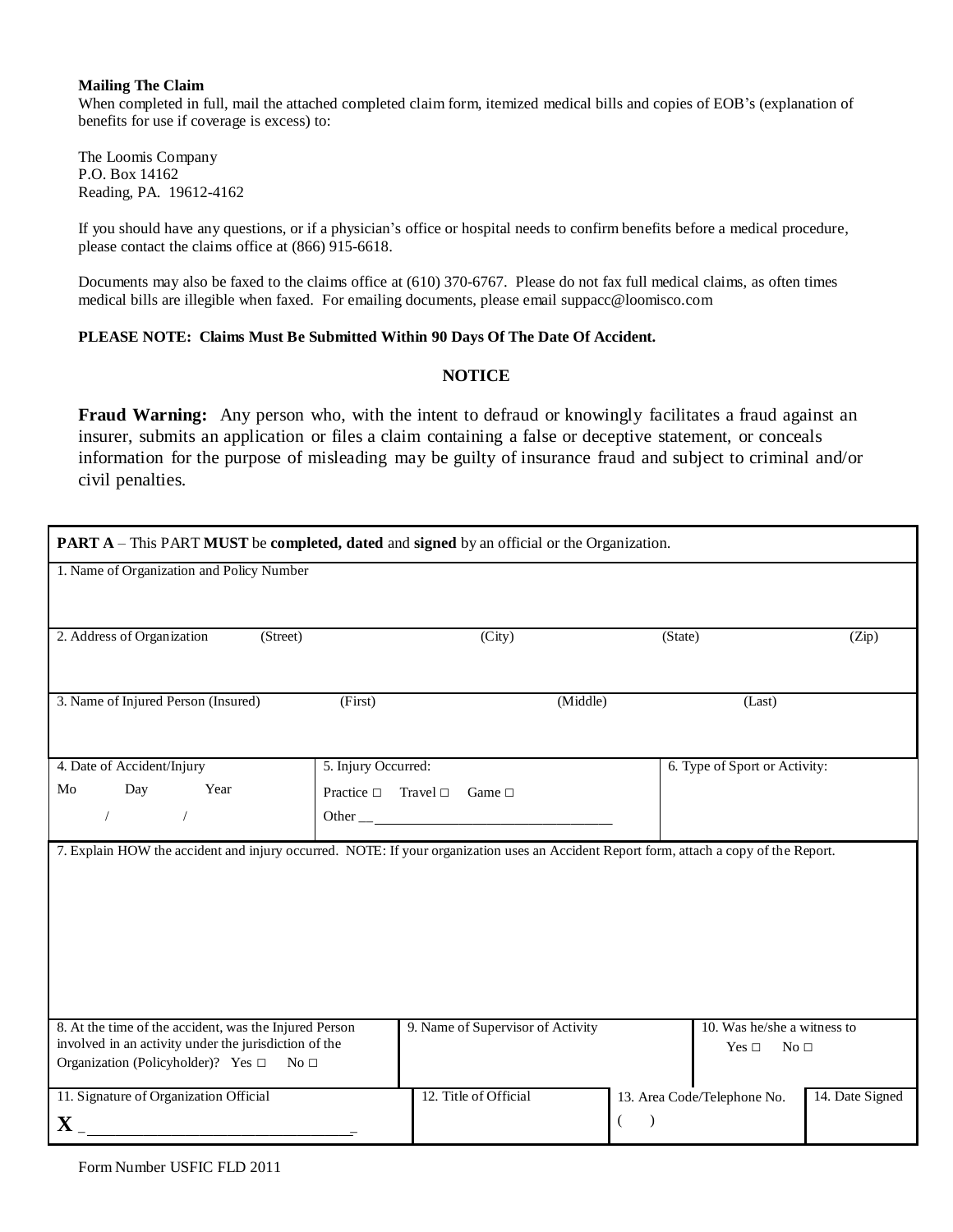| <b>PART B</b> – This PART MUST be completed, dated and signed by the Injured Person – or if the Injured Person is under age 18 or otherwise dependent<br>- by his/her Parent or Guardian.                                                                                                                                                                                                                                                                                                                                                                                                                                                                                                                                                                                                                                                                            |                                          |                                            |                                          |                                                    |              |  |  |
|----------------------------------------------------------------------------------------------------------------------------------------------------------------------------------------------------------------------------------------------------------------------------------------------------------------------------------------------------------------------------------------------------------------------------------------------------------------------------------------------------------------------------------------------------------------------------------------------------------------------------------------------------------------------------------------------------------------------------------------------------------------------------------------------------------------------------------------------------------------------|------------------------------------------|--------------------------------------------|------------------------------------------|----------------------------------------------------|--------------|--|--|
| PRINT HERE - NAME OF PERSON COMPLETING FORM<br>Check one: Injured Person $\Box$ Parent $\Box$ Guardian $\Box$                                                                                                                                                                                                                                                                                                                                                                                                                                                                                                                                                                                                                                                                                                                                                        |                                          |                                            |                                          |                                                    |              |  |  |
| Give the following information about the Injured Person:                                                                                                                                                                                                                                                                                                                                                                                                                                                                                                                                                                                                                                                                                                                                                                                                             |                                          |                                            |                                          |                                                    |              |  |  |
| 1. Date of Birth                                                                                                                                                                                                                                                                                                                                                                                                                                                                                                                                                                                                                                                                                                                                                                                                                                                     | 2. Male<br>$\Box$                        | 3. Social Security No. or Student Visa No. |                                          | 4. Area Code/Telephone No.                         |              |  |  |
| Mo<br>Day<br>Year                                                                                                                                                                                                                                                                                                                                                                                                                                                                                                                                                                                                                                                                                                                                                                                                                                                    | Female<br>$\Box$                         |                                            |                                          | €<br>$\lambda$                                     |              |  |  |
|                                                                                                                                                                                                                                                                                                                                                                                                                                                                                                                                                                                                                                                                                                                                                                                                                                                                      |                                          |                                            |                                          |                                                    |              |  |  |
| Please note the Injured Person's Social Security Number MUST be provided as required by the Center for Medicare Services.                                                                                                                                                                                                                                                                                                                                                                                                                                                                                                                                                                                                                                                                                                                                            |                                          |                                            |                                          |                                                    |              |  |  |
| 5. Address                                                                                                                                                                                                                                                                                                                                                                                                                                                                                                                                                                                                                                                                                                                                                                                                                                                           | (Street)                                 | (City)                                     |                                          | (State)                                            | (Zip)        |  |  |
| 6. Employer<br>(Name)                                                                                                                                                                                                                                                                                                                                                                                                                                                                                                                                                                                                                                                                                                                                                                                                                                                | (Street)                                 | (City)                                     |                                          | (State)                                            | (Zip)        |  |  |
|                                                                                                                                                                                                                                                                                                                                                                                                                                                                                                                                                                                                                                                                                                                                                                                                                                                                      |                                          |                                            |                                          |                                                    |              |  |  |
| Area Code/Employer Telephone No.<br>(<br>$\lambda$                                                                                                                                                                                                                                                                                                                                                                                                                                                                                                                                                                                                                                                                                                                                                                                                                   |                                          |                                            |                                          |                                                    |              |  |  |
| 7. Is the Injured Person covered under any other health and/or accident insurance plans? Yes $\Box$<br>If YES, give the following information:                                                                                                                                                                                                                                                                                                                                                                                                                                                                                                                                                                                                                                                                                                                       |                                          |                                            | No <sub>1</sub>                          |                                                    |              |  |  |
| Name of Other<br>Insurance Company(s)                                                                                                                                                                                                                                                                                                                                                                                                                                                                                                                                                                                                                                                                                                                                                                                                                                | Address of Other<br>Insurance Company(s) | Policy Number(s)                           |                                          | Name of Policyholder(s)                            |              |  |  |
| 8. If the Injured Person is under 18 or otherwise dependent, give the following information:<br>Name of Father or Male Guardian<br>Place of Employment                                                                                                                                                                                                                                                                                                                                                                                                                                                                                                                                                                                                                                                                                                               |                                          |                                            |                                          |                                                    |              |  |  |
| Address of Employer                                                                                                                                                                                                                                                                                                                                                                                                                                                                                                                                                                                                                                                                                                                                                                                                                                                  |                                          |                                            |                                          | Area Code/Employer Phone No.<br>€<br>$\lambda$     |              |  |  |
| Name of Mother or Female Guardian                                                                                                                                                                                                                                                                                                                                                                                                                                                                                                                                                                                                                                                                                                                                                                                                                                    |                                          |                                            |                                          |                                                    |              |  |  |
| Place of Employment                                                                                                                                                                                                                                                                                                                                                                                                                                                                                                                                                                                                                                                                                                                                                                                                                                                  |                                          |                                            |                                          |                                                    |              |  |  |
| Address of Employer                                                                                                                                                                                                                                                                                                                                                                                                                                                                                                                                                                                                                                                                                                                                                                                                                                                  |                                          |                                            |                                          | Area Code/Employer Phone No.<br>$\rightarrow$      |              |  |  |
| 9. If the Injured Person is married, give the following information:                                                                                                                                                                                                                                                                                                                                                                                                                                                                                                                                                                                                                                                                                                                                                                                                 |                                          |                                            |                                          |                                                    |              |  |  |
| Name of Wife or Husband                                                                                                                                                                                                                                                                                                                                                                                                                                                                                                                                                                                                                                                                                                                                                                                                                                              |                                          |                                            |                                          |                                                    |              |  |  |
| Place of Employment                                                                                                                                                                                                                                                                                                                                                                                                                                                                                                                                                                                                                                                                                                                                                                                                                                                  |                                          |                                            |                                          |                                                    |              |  |  |
| Address of Employer                                                                                                                                                                                                                                                                                                                                                                                                                                                                                                                                                                                                                                                                                                                                                                                                                                                  |                                          |                                            |                                          | Area Code/Employer Phone No.<br>€<br>$\rightarrow$ |              |  |  |
| I hereby authorize any physician or medical practitioner, hospital, other organization, institution, or person that has any medical records or knowledge<br>of me or my family as diagnosis, treatment, and prognosis regarding any physical, mental, drug or alcohol condition of any and all such information to<br>be given to United States Fire Insurance Company or its authorized Administrator or their legal representatives. Any information obtained will not be<br>released by the Company except to persons or organizations performing business or legal services in connection with my application or claim. A<br>photocopy of this authorization shall be valid as the original and is valid for 12 months from the date shown below. I understand that my authorized<br>representative or I will receive a copy of this authorization upon request. |                                          |                                            |                                          |                                                    |              |  |  |
| X                                                                                                                                                                                                                                                                                                                                                                                                                                                                                                                                                                                                                                                                                                                                                                                                                                                                    |                                          | $\Box$ Parent                              | $\Box$ Injured Person<br>$\Box$ Guardian |                                                    |              |  |  |
| -<br>Signature (in writing) of Responsible Party                                                                                                                                                                                                                                                                                                                                                                                                                                                                                                                                                                                                                                                                                                                                                                                                                     |                                          | Print Name                                 |                                          |                                                    | Date: $\_\_$ |  |  |
|                                                                                                                                                                                                                                                                                                                                                                                                                                                                                                                                                                                                                                                                                                                                                                                                                                                                      |                                          |                                            |                                          |                                                    |              |  |  |